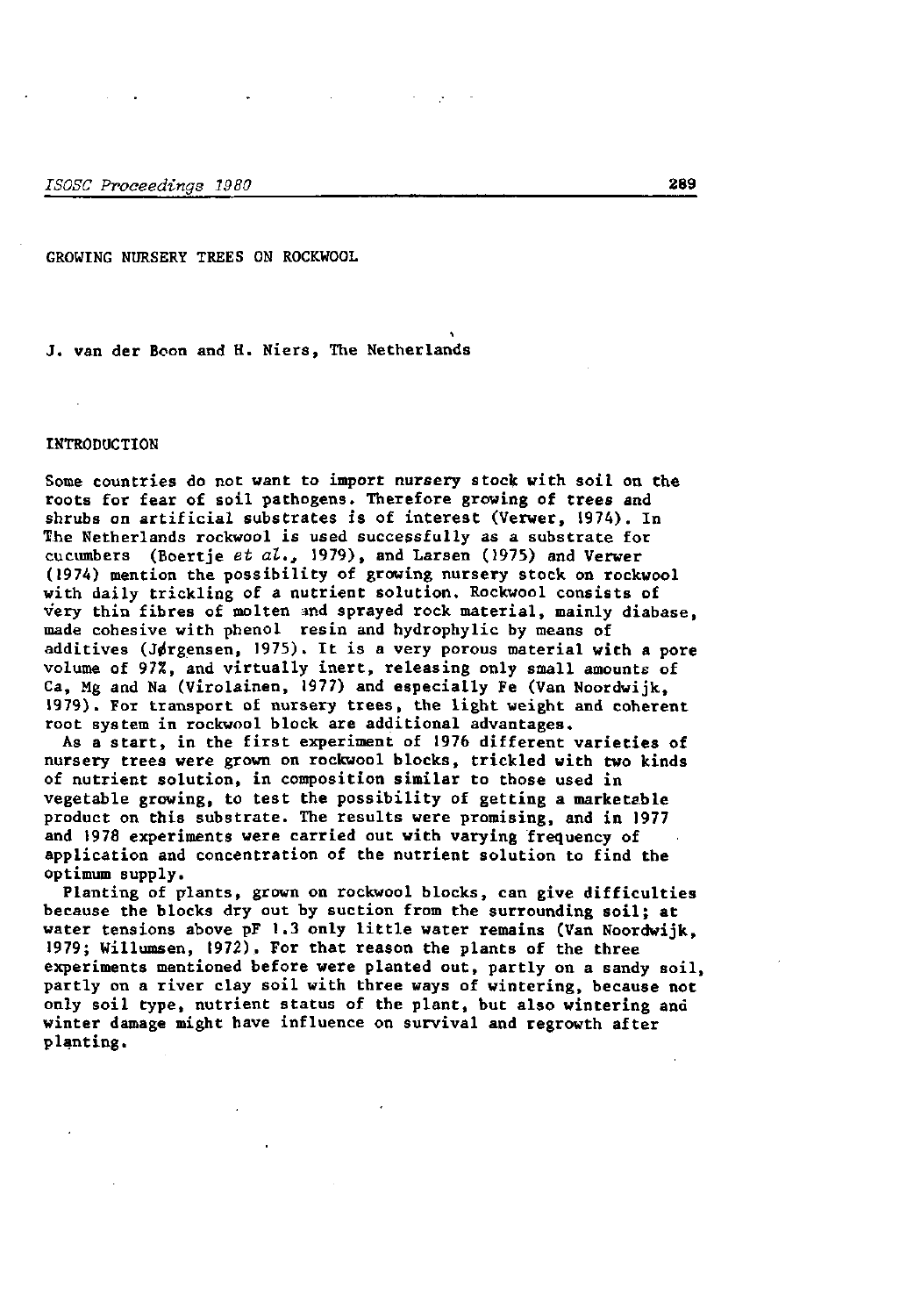### **METHODS**

Experiment I (1976). On 10 June, cuttings of Acer saccharinum 'Pyramidale', A.s. 'Laciniatum', and Salix acutifolia 'Pendulifolia', and seedlings of Juglans regia were set in 6-liter rockwool blocks. The cuttings had been rooted and the seeds been sown beforehand in rockwool. The compositions of the two nutrient solutions used in the experiment are shown in Table 1. Solution I contains 0.8 g Nutriflora-t (2+11+40+5+ microelements) and 1.0 g  $Ca(NO<sub>3</sub>)<sub>2</sub>$  per 1 demineralised water. Solution II is a combination of solutions  $\bar{A}$  and  $B$ , described by Sonneveld and Voogt (1975) with, among others, the Danish products Fosmagnit and Mikronit. For each of the four varieties, four replicate plots with four plants each were used.

| Element  |      | 11             | Element |      | IΙ             |
|----------|------|----------------|---------|------|----------------|
|          |      | mmol per liter |         |      | umol per liter |
| N        | 12.3 | 13.1           | Fe      | 30   | 36             |
| Р        | 1.26 | 1.00           | Мn      | 20   | 20             |
| K        | 7.18 | 7.00           | в       | 32   | 29             |
|          | 1.04 | 2,00           | Zn      | 3.8  | 7.5            |
| Mg<br>Ca | 4.25 | 4.50           | Cu      | 0.27 | 0.32           |
| s        | 3.22 | 3.25           | Mo      | 0.60 | 0.52           |

# Table 1 Composition of the nutrient solutions I and II

Lxperiment II (1977). In rockwool rooted cuttings of Salix erythro 'Flexuosa' were set in 6-liter blocks on 18 May. The plants were grown as shrub. A nutrient solution of composition I (Table 1) was used and the frequency of applying and the concentration of the nutrient solution were varied (Figure 1). On days without nutrient addition demineralised water was given to the trees. The nutrient solution and demineralined water were trickled in this and also in the first and third experiment until some fluid appeared at the bottom. Frequency of trickling per day depended on the need of the plant for water. This means, however, that over a certain period the given nutrient supply for 1 x 3c is not exactly the same as for 3 x 1c because of differences in given liquid volume. However, over the entire season only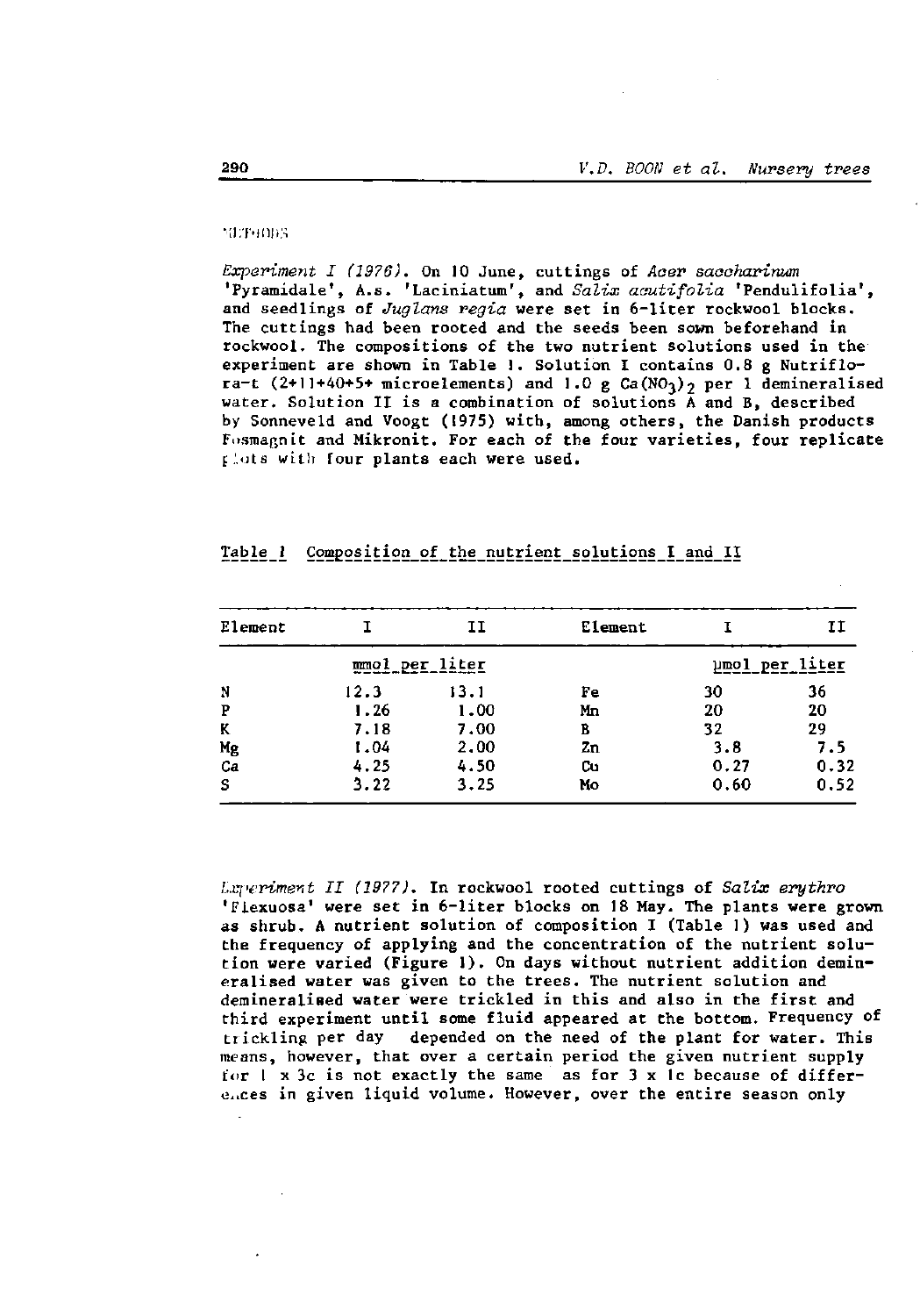The treatments in the second and third experiment  $(c = 0.8 g)$  $Fig. 1$ Nutriflora-t 2+11+40+5+ microelements and 1.0 g calcium nitrate per liter water). Treatment code = number of days in a week trickled with nutrient solution x concentration of solution trickled



small differences in nutrient supply occurred. The experiment consisted of 6 treatments in 4 replicates with 8 plants each.

Experiment III (1978). The design of the experiment was the same as in 1977. Rooted cuttings of Acer saccharinum 'Pyramidale' were planted in rockwool blocks on 1 June.

Planting of the plants grown on rockwool. In the autumn the plants of each treatment were split up into groups which were subjected to different methods of wintering: in the first experiment, the plants stood unprotected outside on the ground or in a greenhouse (temperature above  $0\,^{\circ}\mathrm{C}$ ) and in the next two experiments there were three groups: autumn-planted in the soil, wintering outdoors on the ground or in a greenhouse (only Salix with temperature above 0  $^{\circ}$ C). The trees not planted in autumn were as yet planted in spring with extra watering for a few weeks. To test the influence of soil on survival, half of the plants were planted in a sandy soil and half in a river clay soil. Liquid samples were obtained by suction with an injection needle placed a few cm from the bottom of the rockwool block, biweekly in experiment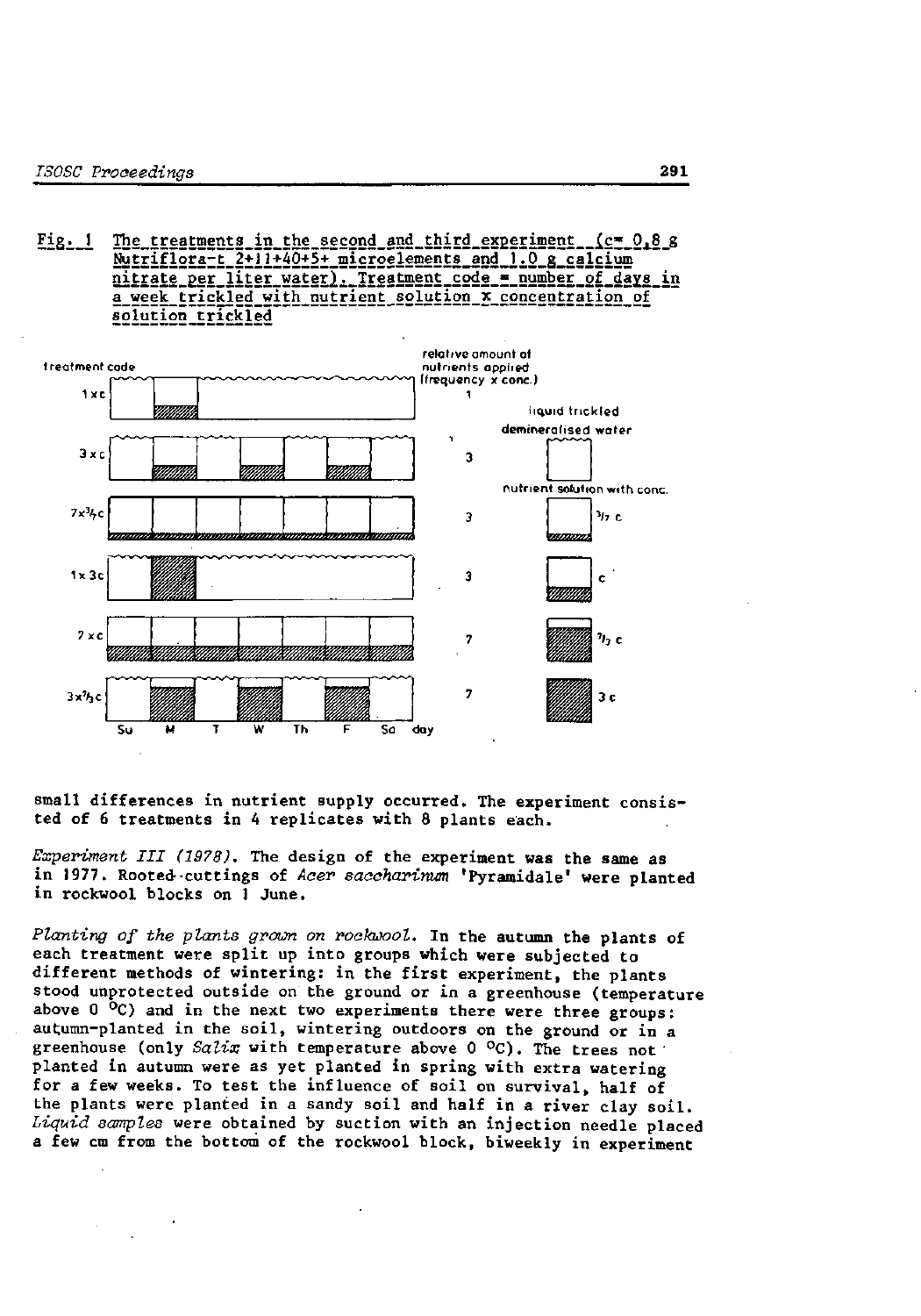I, once a week in the others. In the liquid the electric conductivity (EC) and pH were measured. The samples of a few dates were more extensively analysed.

*Leaf samples* in autumn in trial II and III were analysed for N, P, K and dry matter.

### RESULTS

### Growth on rockwool blocks

*Testing two kinds of nutrient solution (Experiment I).* Growing of nursery stock on rockwool blocks outdoors with daily trickling of nutrient solution appeared to be very successful. The differences between the effect of the two nutrient solutions were not statistically significant and for most kinds of trees tested very small. Figure 2 shows the growth pattern of stem length and thickness of the different plants. For *Jugions regia* solution II gives longer stems than solution I, but sprouting varies from plant to plant and this can give a great variation without a real difference between the averages.

*Influence of frequency of application and concentration of the solution (Experiments II and III).* Because in 1976 growing on rockwool blocks was found possible, in the following experiments the optimum nutrient supply was emphasized. Because the two nutrient solutions were equally effective, the simplest one to prepare, based on Nutriflora-t and calciumnitrate, was used. In the experiments many plant growth characteristics were recorded; there was a high degree of positive linear correlation between most of them. A part of them, connected with vigour of growth,was negatively correlated with the dry-matter percentage of the leaf, indicating a reduction in dry-matter content when plants grew more luxuriously. Figure 3, which gives stem thickness, an important characteristic for market value, shows that daily trickling of standard solution c, containing 0.8 g Nutriflora-t and 1.0 g calciumnitrate per liter, gave the best results. Less frequent trickling of nutrient solution decreased growth, not wholly compensated for by the favourable effect of increasing the concentration. Growth with nutrient solution supplied one day a week, even with a tripled concentration, remained clearly behind. Regarding the interaction between frequency of trickling 3 or 7 times a week, respectively, and the added amount of nutrient, it was found that an increased fertilizer addition was more favourable for *Salix* in the case of a low frequency in comparison with a high frequency. case of a fow frequency in comparison with a night frequency. Acer growth was furthered more by an increased amount if each day was<br>trickled rather than 3 times a week (Table 2).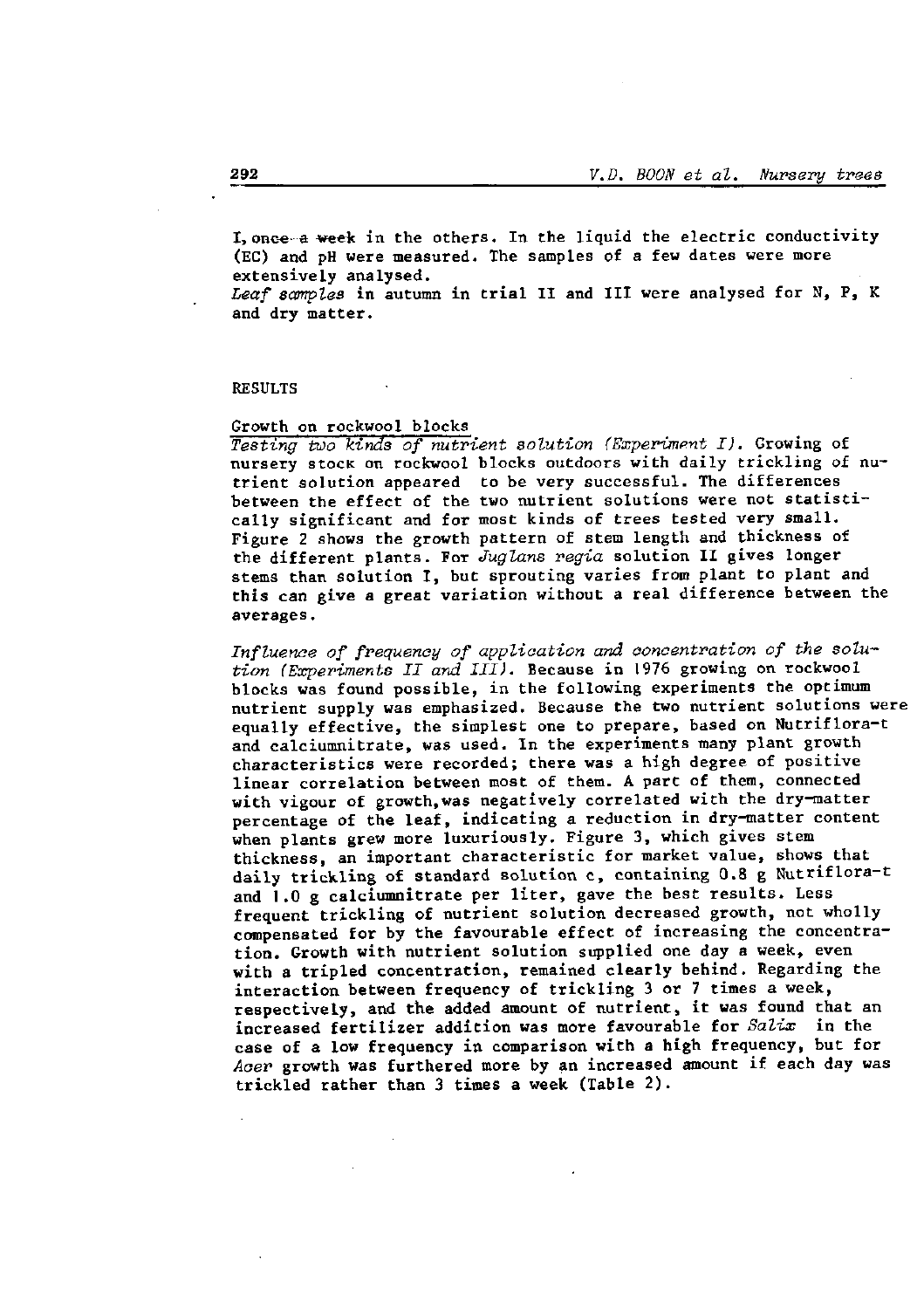#### Influence of two kinds of nutrient solution on growth of  $Fig. 2$ nursery\_stock\_on\_rockwool



293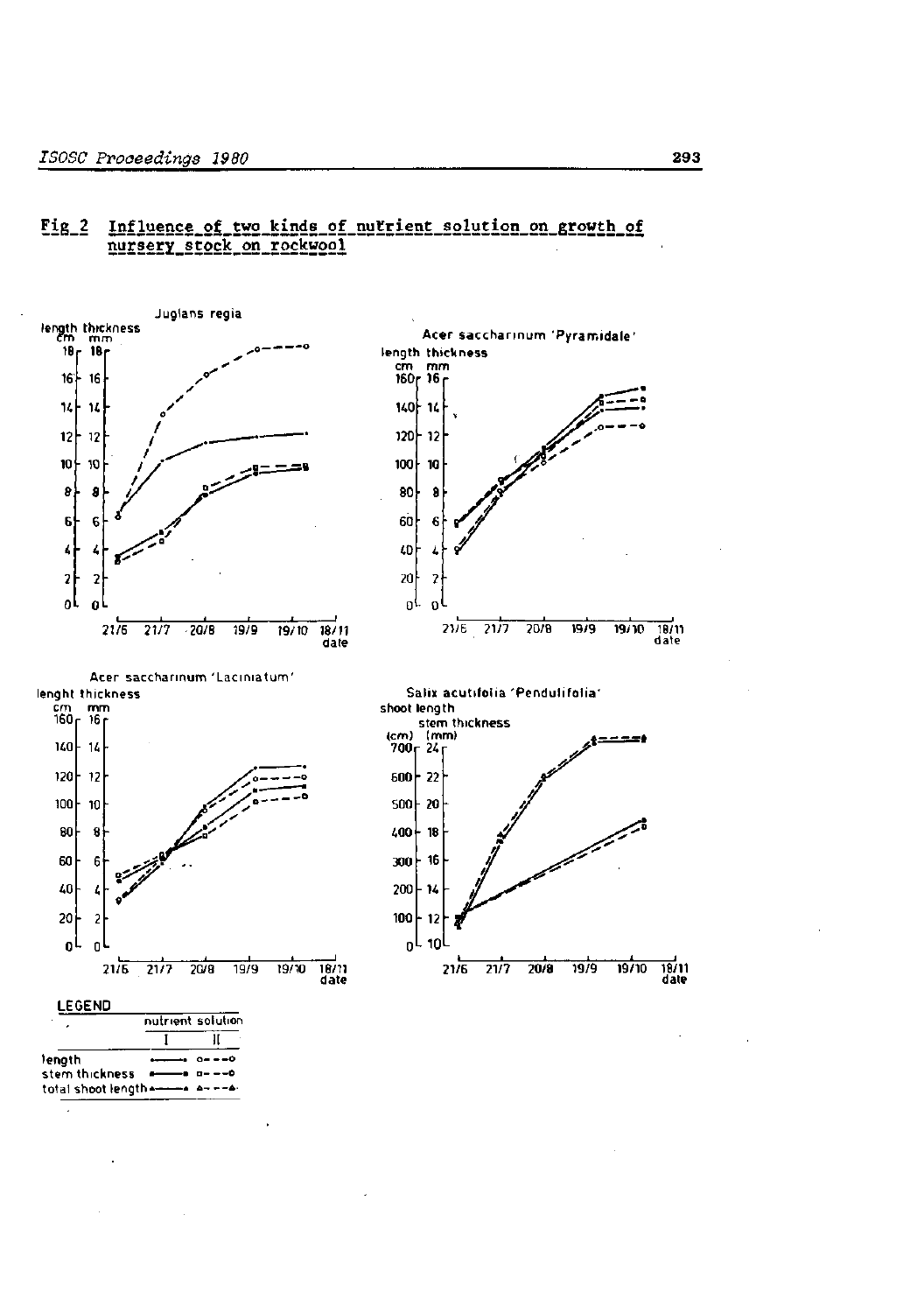# Fig.3 Influence of frequency of trickling and concentration of nutrient solution on growth of Salix and Acer



Table\_2 Interaction\_between\_frequency\_of\_trickling\_and\_amount\_of nutrient. Treatment code: number of days a week trickledadded amount of nutrient (=times per week x concentration). Measurements in autumn.

| Plant | Plant |                      | Treatment  |              |                       |                  |  |  |
|-------|-------|----------------------|------------|--------------|-----------------------|------------------|--|--|
|       |       | feature              | $3 - 3x$ c | $3 - 3x7/3c$ | $7 - 7 \times 3 / 7c$ | $7 - 7 \times c$ |  |  |
| Saltx | stem  | thickness<br>in mm   | 21.2       | 22.4         | 22.9                  | 23.0             |  |  |
|       |       | shoot length<br>in m | 4.76       | 6.16         | 5.88                  | 5.79             |  |  |
| Acer  | stem  | thickness<br>in um   | 14.0       | 14.9         | 14.0                  | 15.6             |  |  |
|       | stem  | length<br>in m       | 1.18       | 1.28         | 1.08                  | 1.43             |  |  |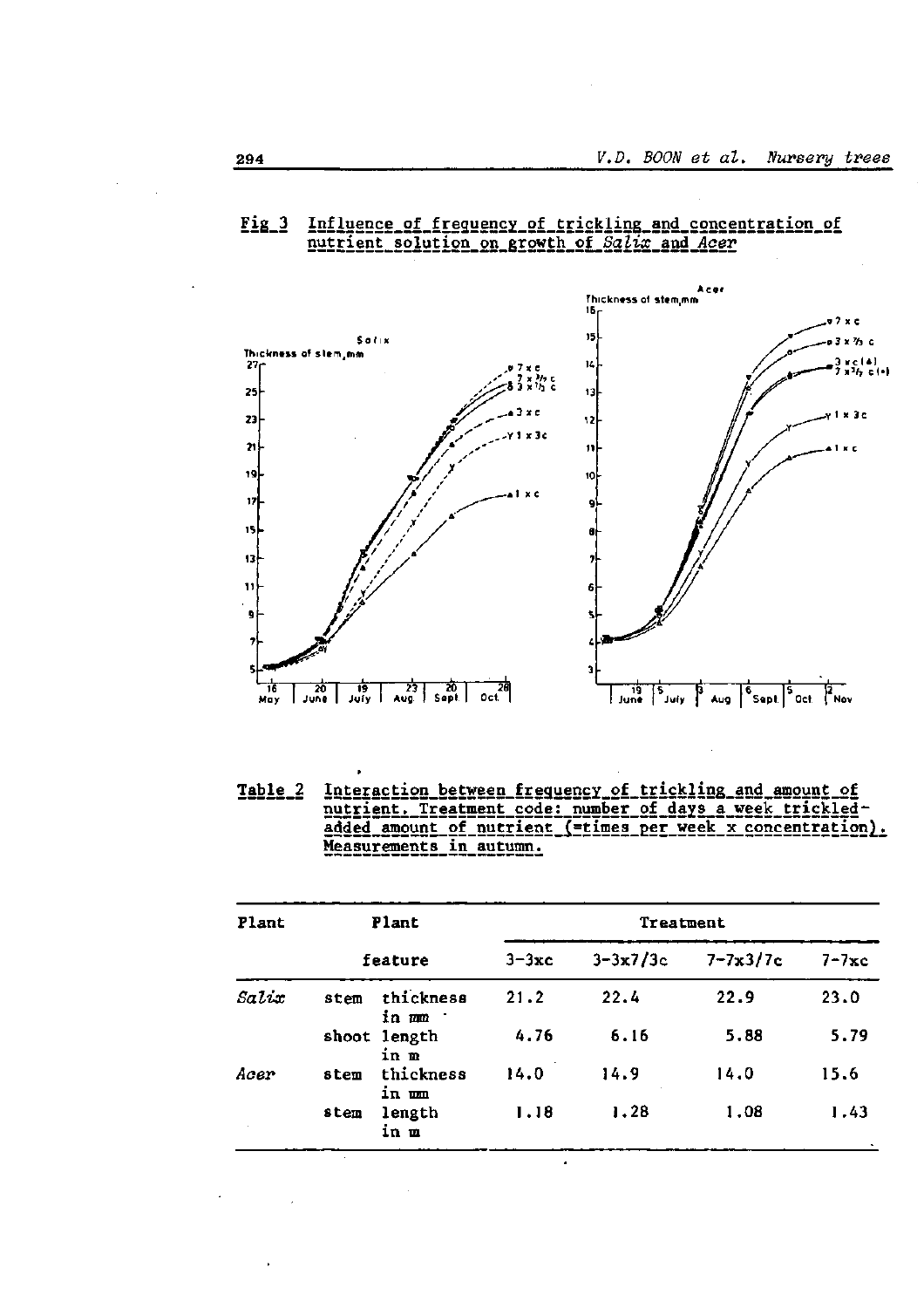Nutrient composition of the rockwool liquid. The pH and EC values of the liquid sampled weekly or biweekly from the blocks fluctuated widely between and within years (Table 3).

| Element         | Recommended | Range of observed values |                 |             |  |  |
|-----------------|-------------|--------------------------|-----------------|-------------|--|--|
|                 | values      | Acer (1976)              | $Sali x$ (1977) | Acer (1978) |  |  |
| рH              | $5.5 - 6.5$ | $4.2 - 6.8$              | $5.4 - 8.1$     | $4.6 - 6.4$ |  |  |
| $EC$ , m $S/cm$ | $2.0 - 2.5$ | $1.3 - 2.0$              | $2.0 - 4.0$     | $1.6 - 2.1$ |  |  |
| $N, \mod l/1$   | $8 - 12$    | $11 - 13$                | $8 - 28$        | $5 - 13$    |  |  |
| n<br>Р,         | $-1.5$      | $1.1 - 1.3$              | $0.3 - 1.9$     | $0.7 - 1.4$ |  |  |
| n<br>К,         | 4—6         | $7 - 14$                 | $7 - 14$        | 6—8         |  |  |
| .,<br>Mg,       | $1.3 - 1.8$ | $0.9 - 1.7$              | $1.1 - 24.5$    | $1.2 - 1.8$ |  |  |

Range of liquid composition in rockwool blocks for treatment Table 3 7 x c and recommended values for cucumber (Boertje et al.,  $1979$ 

As no visual damage in the plants was observed, no change in nutrient solution composition was made except in 1977 for Salix, when the pH increased to above 8.0. Then the risk of too low an Fe availability was no longer accepted,  $H_3PO_A$  was added. Table 3 shows that good growth is possible within a wider range than given by Boertje et al. (1979) for cucumber on rockwool. A study was made to find the causes of the fluctuations of pH and EC within the season. A part may be ascribed to the given amount of solution. After warm days with a higher supply the pH tended to be lower and the EC higher.

### Growth after planting in the soil

Good growth on rockwool blocks does not necessarily mean good development after planting. Therefore in planting experiments different factors, soil type and wintering method, were investigated in combination with the differences obtained in nutrient status of the plant. For river clay, only general impressions of rooting and growth of the plants are present. Salix acutifolia 'Pendulifolia' of the first trial suffered from top death, but the other trees grew well. Probably due to lack of water all Salix erythro 'Flexuosa' of the second trial died on the river clay soil. In the first experiment, growth on the sandy soil of plants wintered in the greenhouse was a little better than of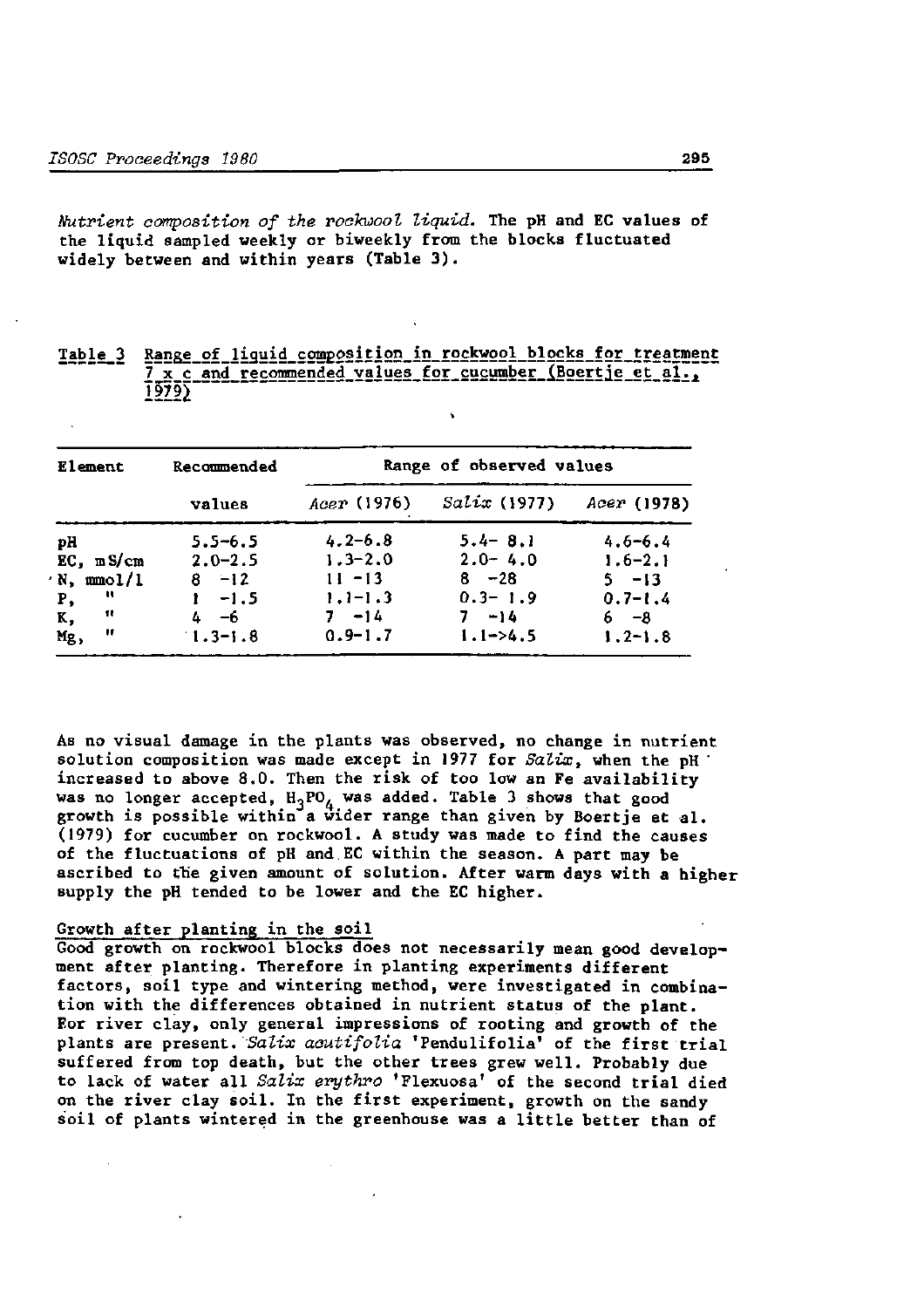those wintered outside on the ground, except for *Jugions.* In the second trial the *Salix* shrubs were attacked by the fungus *Glomerella cingulata,* the heaviest attack occurring on the plants that wintered outdoors on the ground. There was also an after-effect of nutrient supply given in the preceding year. The affection was less in the plants trickled with the lowest frequency of nutrient solution (Table 4).

Table 4 Salix planted on sand: shoots diseased by Glomerella cinqulata in August (percentage of fresh weight) and fresh weight in autumn

| Plant          | Wintering  | Treatment |              |      |        |                 |      |  |
|----------------|------------|-----------|--------------|------|--------|-----------------|------|--|
| characteristic | method     | 7x3/7c    | $1 \times c$ | 3xc  | $7x$ c | $3x7/3c$ $1x3c$ |      |  |
| diseased       | autumn     |           |              |      |        |                 |      |  |
| shoots. Z      | planted    | 4.5       | 4.4          | 5.1  | 4.5    | 5.4             | 3.2  |  |
|                | outside    | 9.0       | 10.3         | 12.7 | 11.2   | 10.2            | 7.4  |  |
|                | greenhouse | 4.6       | 2.7          | 3.5  | 4.0    | 3.2             | 3.6  |  |
| fresh weight,  | autumn     |           |              |      |        |                 |      |  |
| kg/plant       | planted    | 1.55      | 0.77         | 1.19 | 1.29   | 1.27            | 1.14 |  |
|                | outside    | 1.35      | 0.60         | 0.87 | 1.01   | 1.31            | 0.90 |  |
|                | greenhouse | 1.10      | 0.71         | 1.28 | 1.33   | 1.25            | 1.30 |  |

The greatest fresh weight was obtained with autumn planting of shrubs which received treatment  $7 \times 3/7$  c in the preceding year. Many of the *Acer* which had wintered in a greenhouse died in the second year on sand and clay. Striking is that, on sand, the trees planted in autumn grew best, but on clay the plants wintered outside on the ground produced the best growth. The first may be expected as there is a longer opportunity for root development before leaf emergence, and the latter may be indicative of aeration problems on clay in winter. At **the** end of the planting experiment, the best plants on sand were those which received, on rockwool, treatment 7 xc and 3 x 7/3 c and on clay those with 7 x c (Table 5).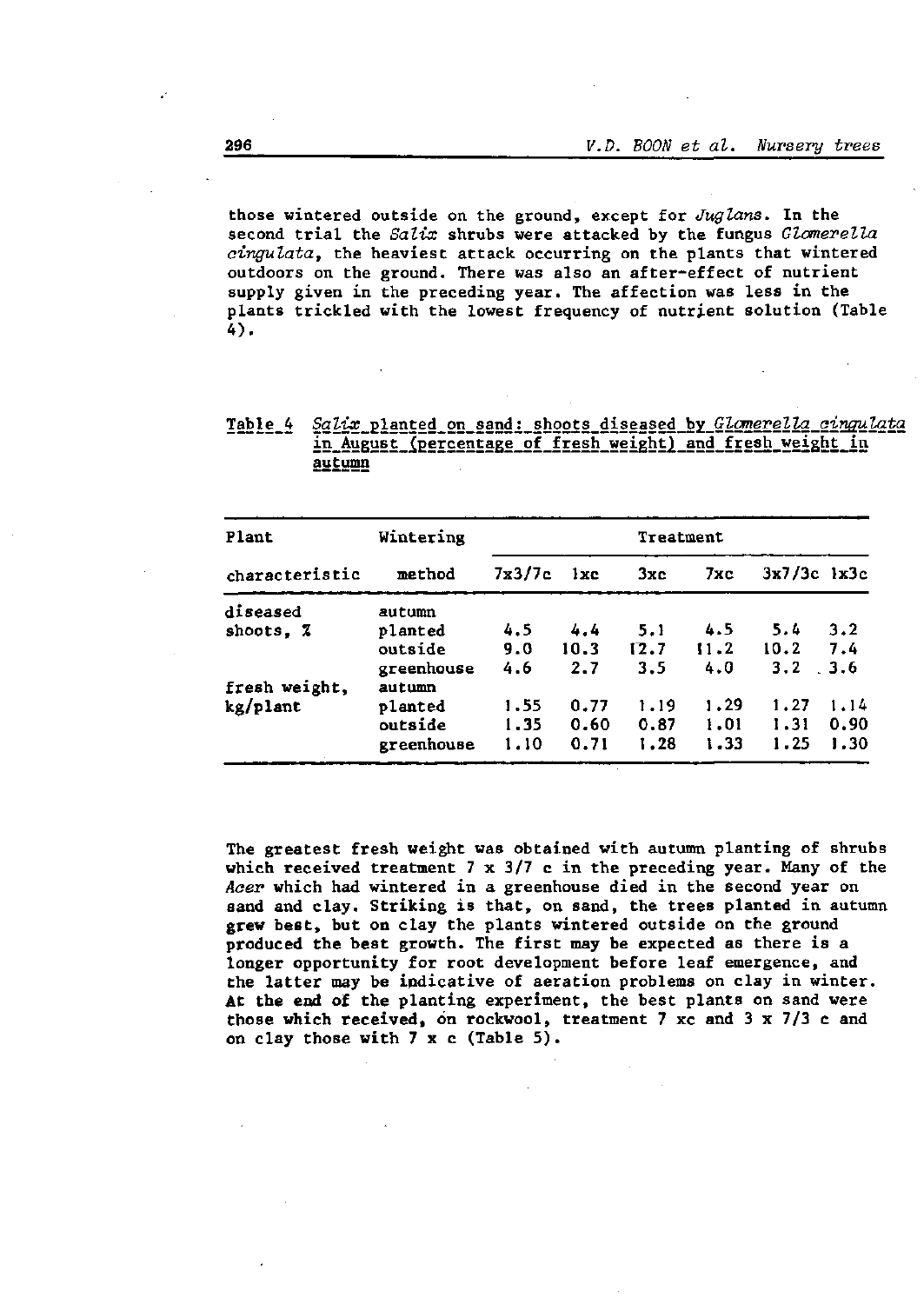| Soil | Wintering method      | Treatment    |              |             |              |                    |              |  |
|------|-----------------------|--------------|--------------|-------------|--------------|--------------------|--------------|--|
|      |                       | 7x3/7c       | l xc         | 3xc         | $7 \times c$ | 3x7/3c             | lx3c         |  |
| Sand | autumn planted        | 1.95         | 1.99         | 2.09        | 2.28         | 2.31               | 2.09         |  |
|      | outside<br>greenhouse | 1.76<br>1.61 | 1.99<br>1.73 | 2.07<br>$-$ | 2.16<br>0.79 | 2.28<br>$\sim$ $-$ | 1.93<br>1.08 |  |
| Clay | autumn planted        | 1.25         | 0.80         | 1.14        | 1.48         | 1.28               | 1.33         |  |
|      | outside               | 1.90         | 1.55         | 1.73        | 2.13         | 1.79               | 1.70         |  |
|      | greenhouse            | 1.37         | 1.49         | 1.49        | 1.75         | 1.30               | 1.15         |  |

# Table\_5 Stem\_length\_of\_Acer\_on\_sand\_and\_clay\_in\_the\_autumn\_of\_the <u>second growing season (m/plant)</u>

### DISCUSSION

Good growth of nursery stock on rockwool was obtained. The best treatment was daily trickling of a nutrient solution  $(7 \times c)$ , but sufficiently good performance was seen in a few other combinations of frequency of application and concentration of nutrient solution. With too low a frequency of application in a week, however, growth fell behind. After a couple of days of trickling of just water, little nutrient in the blocks will remain. As consequence of the uniform pore size, the dispersion is small and the nutrients present are practically completely displaced (Van Noordwijk, 1978). Moreover, adsorption is of little importance.

A drawback of this growing system is the high amount of fertilizer added. Daily added volumes of nutrient solution ranged for treatment 7xc in the three experiments from 0 to 2.2 1. Total supply till the end of October for treatment 7xc varied in the three experiments as follows:  $N450-870$  and  $K<sub>2</sub>0$  840-1710 kg/ha/year (based on 29.000 trees per ha). It is desirable to decrease these amounts, also from the viewpoint of environment pollution. To what extent frequency and concentration may be lowered can be estimated from the course of the nutrient content of the rockwool liquid during the season. The poorer growth of treatment 1 x c was accompanied by a gradual decrease in nutrient content in the course of the season, indicating too low a concentration. For *Acer* in 1978 (Table 3) , treatment 7 x c showed a more or less stable nutrient content on a level considered good for cucumber. Water uptake and nutrient supply are in balance. N and especially K and Mg reached high values in *Salix* in 1977, probably due to a higher water demand of this plant, with accumulation of salts in the rockwool blocks as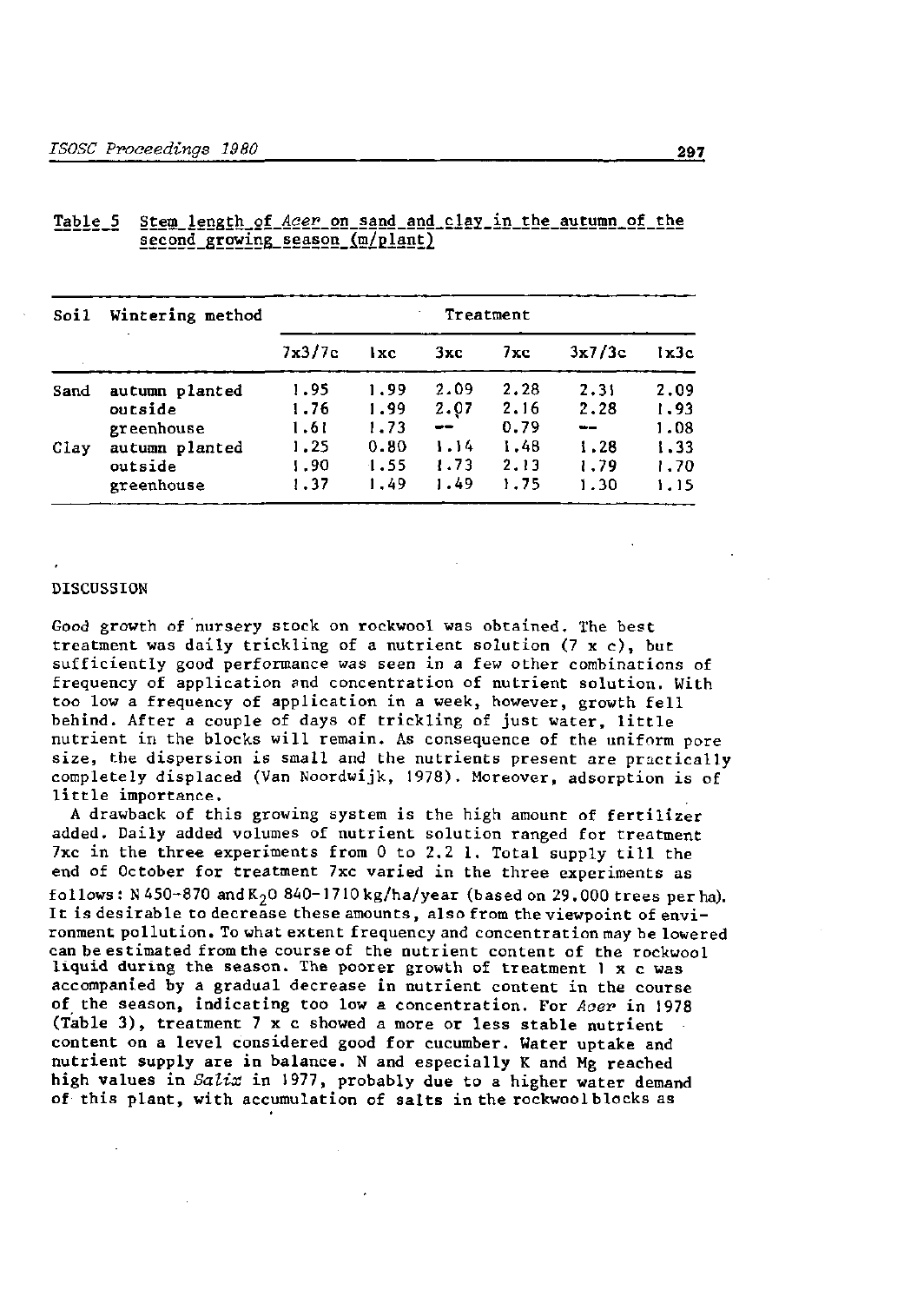consequence. This suggests that during summer when transpiration is high, a more diluted solution may be used (Wiersum, 1973). Another possibility of saving on fertilizer is to select a ratio between nutrients that is better adapted to plant growth. Comparison of nutrient ratios in the fertilizer, the leaf and the rockwool liquid will show if the elements are supplied in the right mutual proportion. In view of the lower K leaf content of Acer and the higher K liquid level, too high a K level of the fertilizer may be assumed (Table 6). The same tendency was apparent for phosphate. In  $Saltx$ , insufficient P and K was added compared with N. In July, the P content of the rockwool liquid was very low and distinctly below the recommended level. In the first experimental year at the end of the season, Acer saccharinum 'Pyramidale' and Salix acutifolia 'Pendulifolia' showed leaf symptoms like those due to Mg-deficiency on solution I, but not on solution II, the Mg-concentration of which was almost twice as high (Table 1).

| Table 6<br>------- |      |  |  | Ratio between N. P and K (mmol) in the fertilizer and for |
|--------------------|------|--|--|-----------------------------------------------------------|
|                    |      |  |  | treatment 7 x c in leaf and rockwool liguid in Salix and  |
|                    | Acer |  |  |                                                           |
|                    | ---- |  |  |                                                           |

| Nutrient content of          |      | Ratio between |      |
|------------------------------|------|---------------|------|
|                              | N    |               |      |
| Nutriflora-t+calcium nitrate | 1.00 | 0.10          | 0.58 |
| Leaf of Salix                | 1.00 | 0.07          | 0.40 |
| Acer                         | 1.00 | 0.08          | 0.33 |
| Liquid for Salix             | 1.00 | 0.07          | 0.31 |
| Acer                         | 1.00 | 0.16          | 1.25 |

Finally, discontinuation of trickling nutrient solution earlier in autumn should also be mentioned as a way of saving on fertilizer.

Wintering and planting have given some unsatisfactory results without a clear cause. Unprotected wintering of plants in rockwool blocks outside on the ground is possible, but unfavourable weather conditions appeared to have stimulated fungus attack in  $Sali\mathbf{x}$ . On the other hand, greenhouse wintering also has its problems; drying out and aphid attack must be avoided, the latter probably having caused dying of Acer. The advantage of autumn planting can only be realised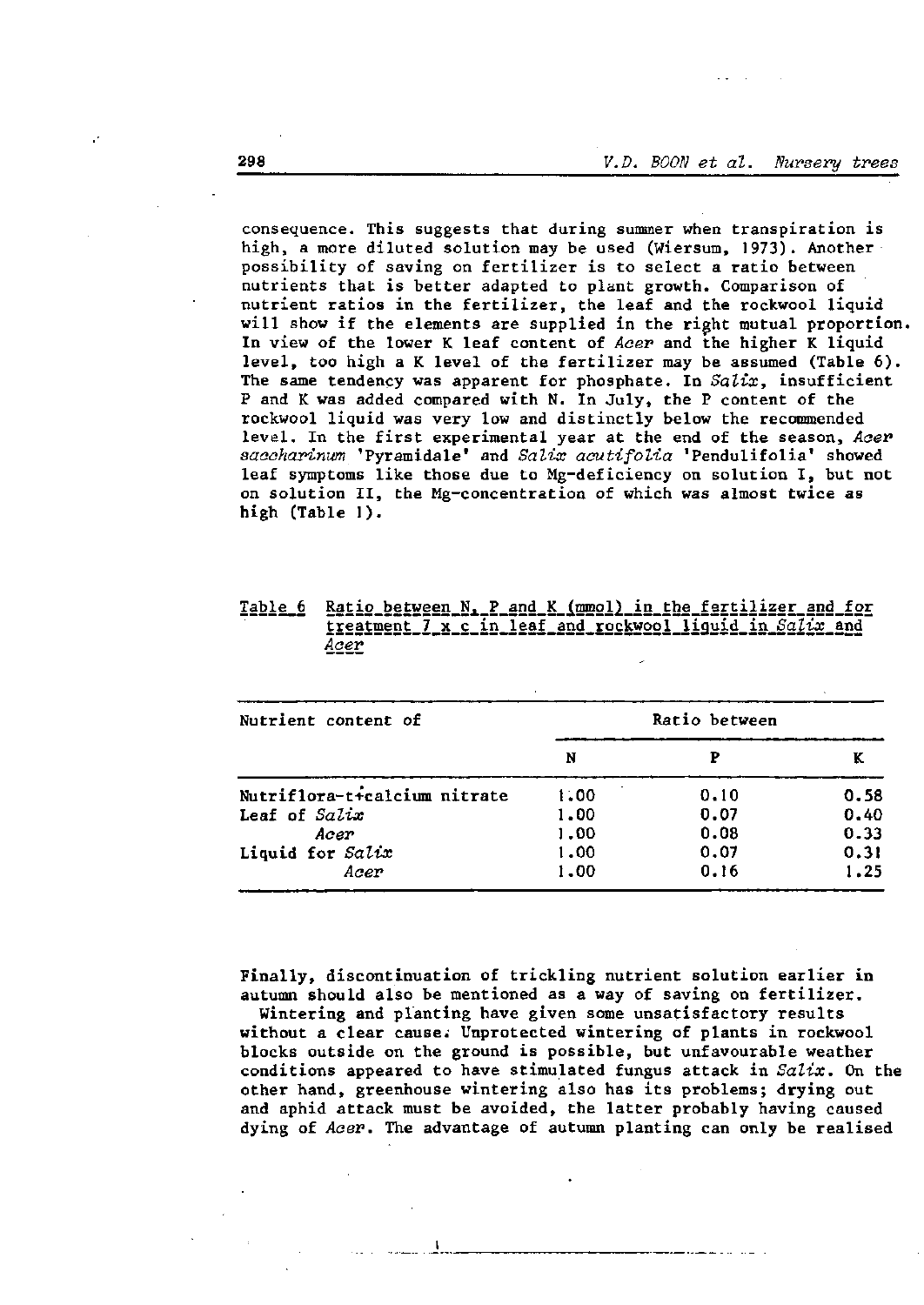if the soil is in a good condition, as the results on clay showed. Replanting of trees on sandy soil did not give any problem. However, especially on clay, rockwool blocks, having a low water-holding capacity, may dry out due to suction of the soil. The roots of *Salix*  in the second trial, strongly coiled up at the bottom of the blocks, did not elongate sufficiently on clay. Maybe, before planting the root mat should be loosened. In any case, extra watering during a longer part of the season is necessary on clay.

### LITERATURE

Boertje, G.; Groenewegen, J.; Hoog, J. de;" Keizer, J.; Schie, J. van; Sonneveld, C.; Voogt, S. (1979) . Komkommerteelt op steenwol Tuinderij 19, (4) 1-4, (5) 5-8, (6) 9-12, (7) 13-16 Jørgensen, E. (1975) "Grodan" stone wool as medium for propagation and culture Acta Hort. 54, 137-141 Larsen, 0. Nymark (1975) Propagation technique at Hornum Acta Hort. 54, 121-125 Sonneveld, C.; Voogt, S.J. (1975) Voedingsoplossingen voor het telen op steenwol Proefstn. Groenten-Fruitteelt o. Glas, Naaldwijk Van Noordwijk, M. (1978) Zoutophoping en beworteling bij de teelt van tomaten op steenwol Rapport Inst. Bodemvr. Haren^ 3 Van Noordwijk, M. (1979) Fysische en chemische eigenschappen van steenwol als substraat voor planteteelt zonder aarde Nota Inst. Bodemvr. Haren 73 Verwer, F.L.J.A.W. (1974) Teelt en opkweek in kunstmatige media Publ. IMAG Wageningen *2*  Virolainen, V. (1977) Mineral wool as a growing substrate for greenhouse cucumber Ann. Agric. Fenn. 16, 97-102